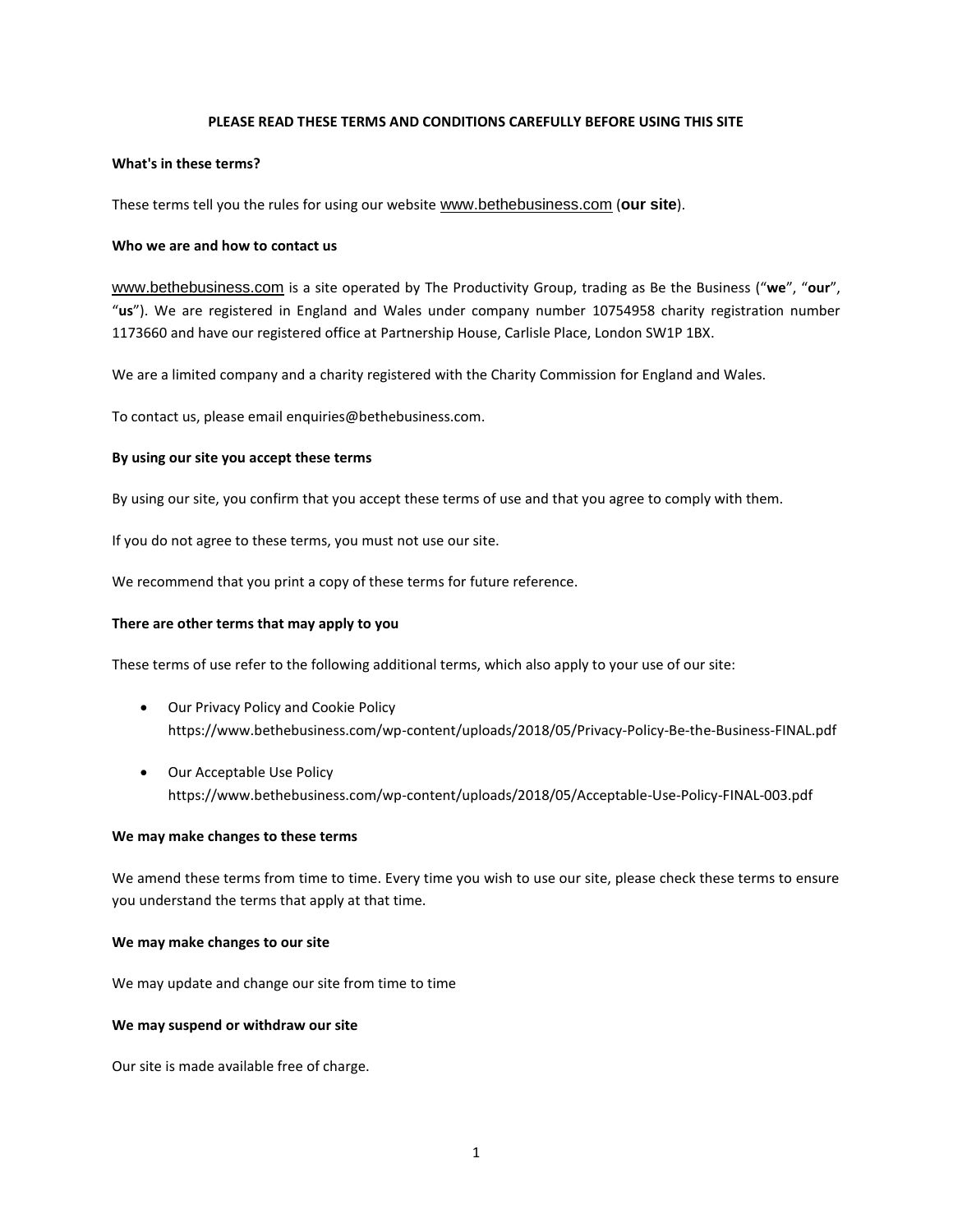We do not guarantee that our site, or any content on it, will always be available or be uninterrupted. We may suspend or withdraw or restrict the availability of all or any part of our site for business and operational reasons. We will try to give you reasonable notice of any suspension or withdrawal.

You are also responsible for ensuring that all persons who access our site through your internet connection are aware of these terms of use and other applicable terms and conditions, and that they comply with them.

## **Our site is only for users in the UK**

Our site is directed to people residing in the United Kingdom. We do not represent that content available on or through our site is appropriate for use or available in other locations.

## **You must keep your account details safe**

If you choose, or you are provided with, a user identification code, password or any other piece of information as part of our security procedures, you must treat such information as confidential. You must not disclose it to any third party.

We have the right to disable any user identification code or password, whether chosen by you or allocated by us, at any time, if in our reasonable opinion you have failed to comply with any of the provisions of these terms of use.

If you know or suspect that anyone other than you knows your user identification code or password, you must promptly notify us at enquries@bethebusiness.com.

## **How you may use material on our site**

We are the owner or the licensee of all intellectual property rights in our site, and in the material published on it. Those works are protected by copyright laws and treaties around the world. All such rights are reserved.

You may print off one copy, and may download extracts, of any page(s) from our site for your personal use and you may draw the attention of others within your organisation to content posted on our site.

You must not modify the paper or digital copies of any materials you have printed off or downloaded in any way, and you must not use any illustrations, photographs, video or audio sequences or any graphics separately from any accompanying text.

Our status (and that of any identified contributors) as the authors of content on our site must always be acknowledged.

You must not use any part of the content on our site for commercial purposes without obtaining a licence to do so from us or our licensors.

If you print off, copy or download any part of our site in breach of these terms of use, your right to use our site will cease immediately and you must, at our option, return or destroy any copies of the materials you have made.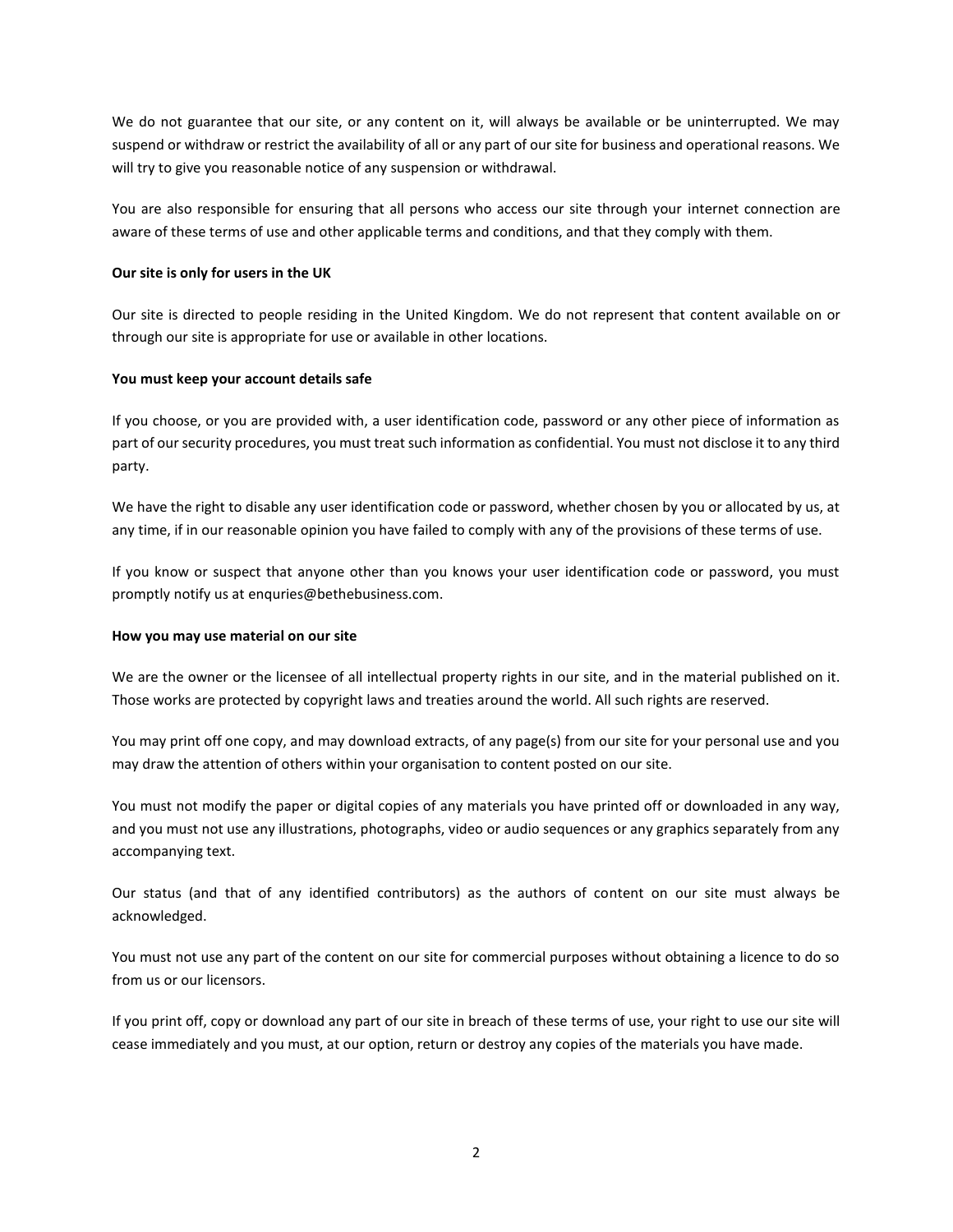## **Do not rely on information on this site**

The content on our site is provided for general information only. It is not intended to amount to advice on which you should rely. You must obtain professional or specialist advice before taking, or refraining from, any action on the basis of the content on our site.

Although we make reasonable efforts to update the information on our site, we make no representations, warranties or guarantees, whether express or implied, that the content on our site is accurate, complete or up to date.

## **We are not responsible for websites we link to**

Where our site contains links to other sites and resources provided by third parties, these links are provided for your information only. Such links should not be interpreted as approval by us of those linked websites or information you may obtain from them.

We have no control over the contents of those sites or resources.

#### **User-generated content is not approved by us**

This website may include information and materials uploaded by other users of the site, including to bulletin boards and chat rooms. This information and these materials have not been verified or approved by us. The views expressed by other users on our site do not represent our views or values.

If you wish to complain about information and materials uploaded by other users please contact us on enquries@bethebusiness.com.

## **Our responsibility for loss or damage suffered by you**

#### **Whether you are a consumer or a business user:**

We do not exclude or limit in any way our liability to you where it would be unlawful to do so. This includes liability for death or personal injury caused by our negligence or the negligence of our employees, agents or subcontractors and for fraud or fraudulent misrepresentation.

## **If you are a business user:**

- (a) We exclude all implied conditions, warranties, representations or other terms that may apply to our site or any content on it.
- (b) We will not be liable to you for any loss or damage, whether in contract, tort (including negligence), breach of statutory duty, or otherwise, even if foreseeable, arising under or in connection with:
	- (i) use of, or inability to use, our site; or
	- (ii) use of or reliance on any content displayed on our site.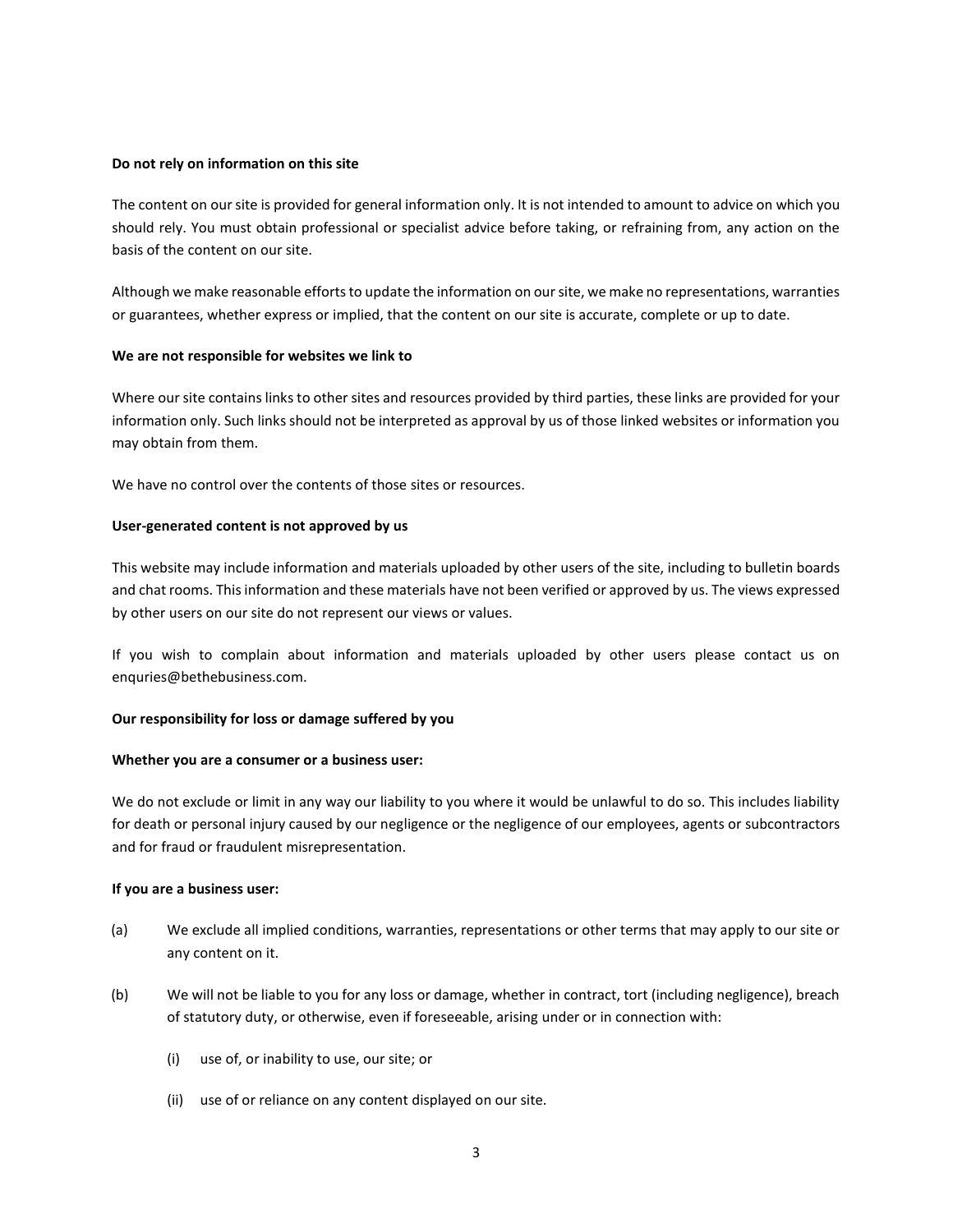- (c) In particular, we will not be liable for:
	- (i) loss of profits, sales, business, or revenue;
	- (ii) business interruption;
	- (iii) loss of anticipated savings;
	- (iv) loss of business opportunity, goodwill or reputation; or
	- (v) any indirect or consequential loss or damage.

## **If you are a consumer user:**

- (a) Please note that we only provide our site for domestic and private use. You agree not to use our site for any commercial or business purposes, and we have no liability to you for any loss of profit, loss of business, business interruption, or loss of business opportunity.
- (b) If defective digital content that we have supplied, damages a device or digital content belonging to you and this is caused by our failure to use reasonable care and skill, we will either repair the damage or pay you compensation.

## **How we may use your personal information**

We will only use your personal information as set out in our Privacy Policy.

## *<https://www.bethebusiness.com/wp-content/uploads/2018/05/Privacy-Policy-Be-the-Business-FINAL.pdf>*

## **Uploading content to our site**

Whenever you make use of a feature that allows you to upload content to our site, or to make contact with other users of our site, you must comply with the content standards set out in our Acceptable Use Policy.

# *<https://www.bethebusiness.com/wp-content/uploads/2018/05/Acceptable-Use-Policy-FINAL-003.pdf>*

You warrant that any such contribution does comply with those standards, and you will be liable to us and indemnify us for any breach of that warranty. This means you will be responsible for any loss or damage we suffer as a result of your breach of warranty.

Any content you upload to our site will be considered non-confidential and non-proprietary. You retain all of your ownership rights in your content, but you are required to grant us a limited licence to use, store and copy that content and to distribute and make it available to third parties.

We also have the right to disclose your identity to any third party who is claiming that any content posted or uploaded by you to our site constitutes a violation of their intellectual property rights, or of their right to privacy.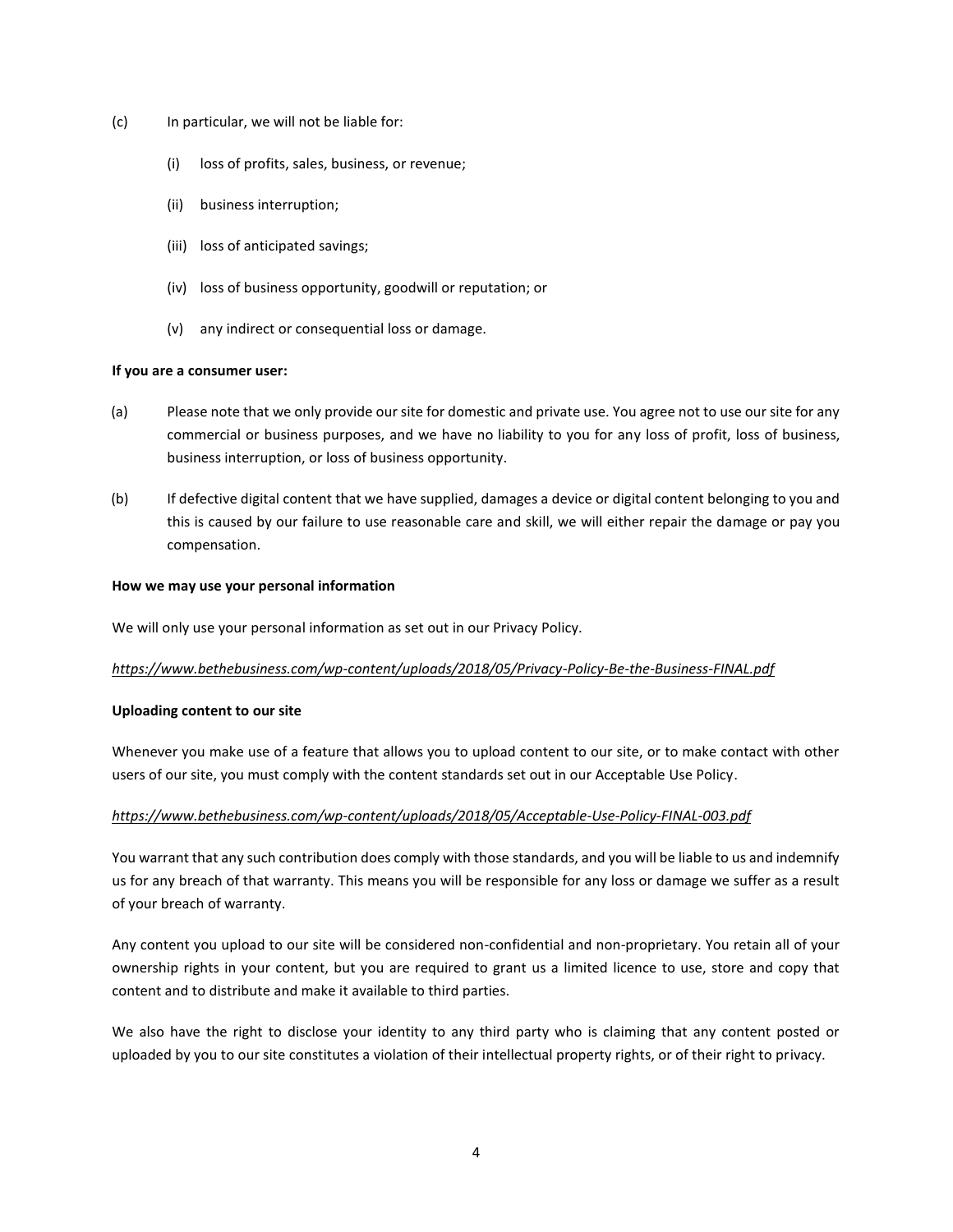We have the right to remove any posting you make on our site if, in our opinion, your post does not comply with the content standards set out in our Acceptable Use Policy.

## *<https://www.bethebusiness.com/wp-content/uploads/2018/05/Acceptable-Use-Policy-FINAL-003.pdf>*

You are solely responsible for securing and backing up your content.

## **Rights you are giving us to use material you upload**

When you upload or post content to our site, you grant us a perpetual, non-revocable, worldwide, non-exclusive, royalty-free and transferable licence to use, reproduce, distribute, prepare derivative works of, display, and perform the materials you upload or post to our site across all media for any purpose we determine including promotion of our site or our services.

## **We are not responsible for viruses and you must not introduce them**

We do not guarantee that our site will be secure or free from bugs or viruses.

You are responsible for configuring your information technology, computer programmes and platform to access our site. You should use your own virus protection software.

You must not misuse our site by knowingly introducing viruses, trojans, worms, logic bombs or other material that is malicious or technologically harmful. You must not attempt to gain unauthorised access to our site, the server on which our site is stored or any server, computer or database connected to our site. You must not attack our site via a denial-of-service attack or a distributed denial-of service attack. By breaching this provision, you would commit a criminal offence under the Computer Misuse Act 1990. We will report any such breach to the relevant law enforcement authorities and we will co-operate with those authorities by disclosing your identity to them. In the event of such a breach, your right to use our site will cease immediately.

## **Rules about linking to our site**

You may link to our home page, provided you do so in a way that is fair and legal and does not damage our reputation or take advantage of it.

You must not establish a link in such a way as to suggest any form of association, approval or endorsement on our part where none exists.

You must not establish a link to our site in any website that is not owned by you.

Our site must not be framed on any other site, nor may you create a link to any part of our site other than the home page.

We reserve the right to withdraw linking permission without notice.